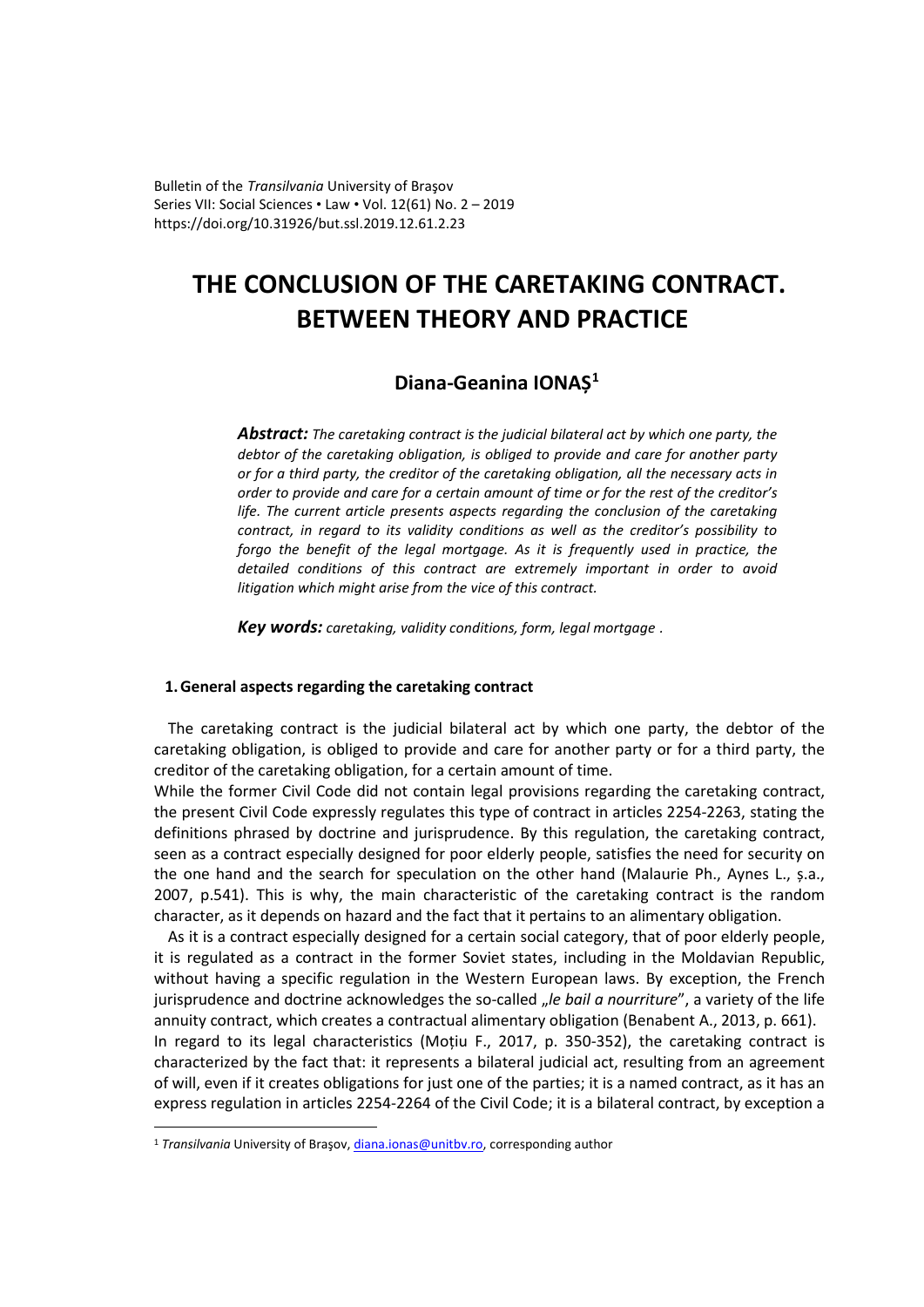unilateral contract when it is concluded for free and with no tasks, as donations are bilateral acts within the limits of the value of tasks; it is an onerous contract, or by exception, a free contract, as, in this case, it represents a donation which is subject to the validity conditions and the formal conditions stated by law; it is a contract which transfers property as it operates by force of law from the time the agreement of will is achieved, except for the case in which, the property right of an immobile good is transferred in exchange for the care obligation, in which case the provisions of the cadastral register apply, as well as is in the case the parties have postponed the transfer of the property right by suspensive condition, when the object is not determined, when the object is a future good or the beneficiary of the care obligation is not the owner of the good; it is a random contract by its essence, regardless of whether it is concluded for a certain amount of time or for the rest of the creditor's life, as the random character pertains not only to the uncertain duration of the creditor's life, but also the content of the debtor's performance, because it is impossible to predict the value of the beneficiary's needs, as they depend on the age, health and material status of the latter; it is a solemn contract, which, by exception from the consensus principle, is concluded *ad validitatem* in authentic form; it is a contract with successive execution, depending on the needs of the beneficiary; it is an irrevocable contract, based on the provisions of article 2256 of the Civil Code corroborated with article 2252 of the Civil Code, as the debtor of the care obligation is unable to free himself from his obligation by offering the restitution of the capital and the forgoing of the performed care.

It is an *intuituu personae* contract, connected to the person of the beneficiary who can't transfer his care obligation, but without excluding the possibility of concluding this type of contract by an especially empowered person who holds an authentic document of predetermined content.

Caretaking is an *intuituu persoane* act, as it is concluded in regard to the personal qualities of the parties who, on many occasions, have to live together and create family - like relations (Mureşan M., 1999, p. 272).

The parties of the caretaking contract are the creditor of the caretaking obligation and the debtor of the caretaking obligation. If the caretaking contract is concluded in the benefit of a third party, it represents an indirect donation achieved by third party stipulation, and the parties of the contract are: the constitutor (the person who makes the stipulation), the debtor of the care obligation (the person who makes the promise) and the creditor of the care obligation (the beneficiary third party).

In case the debtor of the care obligation is a person married under the regime of legal community, he will be obliged along with his spouse, thus both spouses will be debtors. In case the contract is of onerous character, namely if the creditor transfers a property right or another real right over a good in exchange for the care, then the debtor will acquire the good along with his spouse.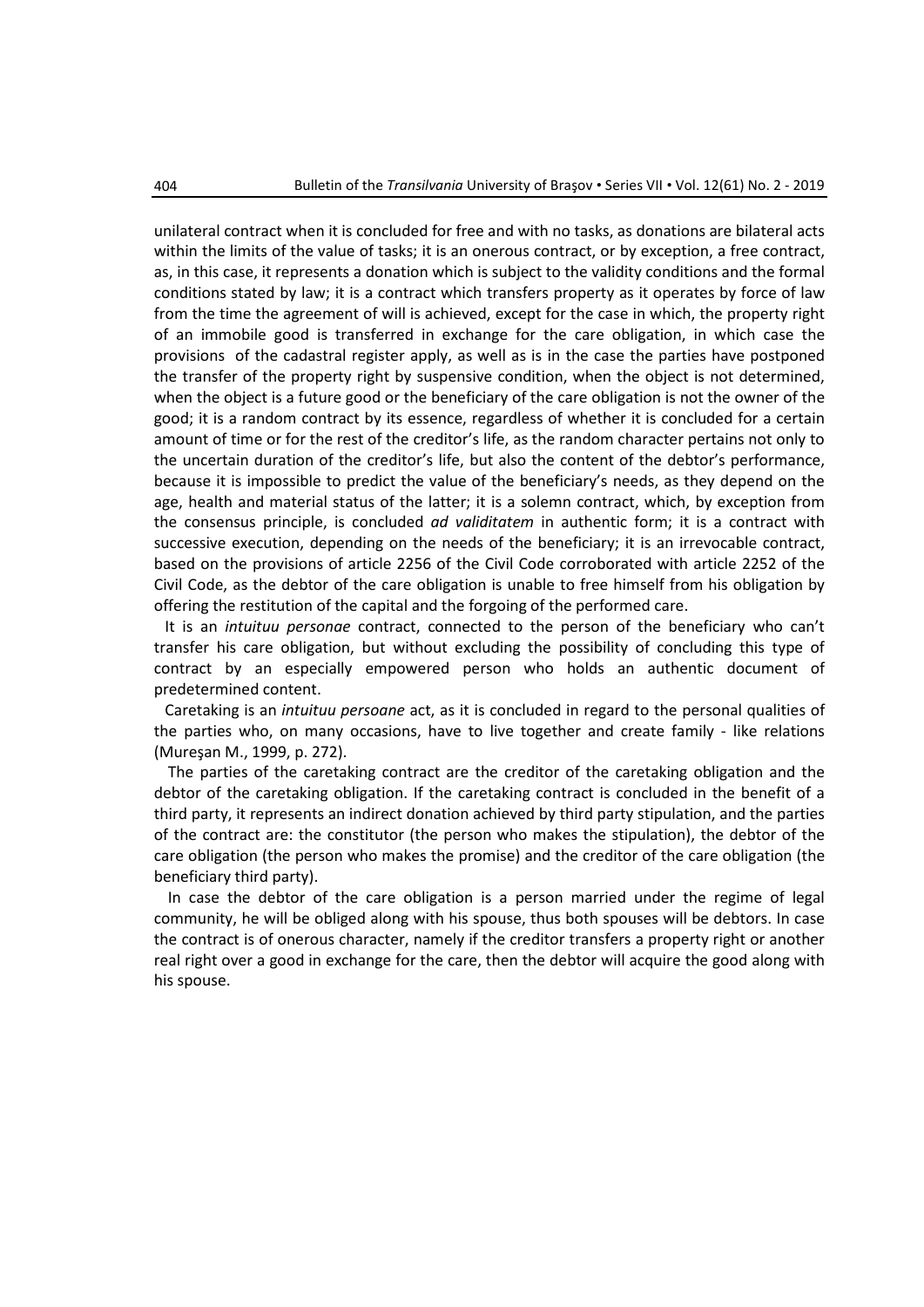# **2. The validity conditions of the caretaking contract**

The caretaking contract is an act of disposition, thus the parties must have full executive capacity. Foreign citizens and stateless citizens can acquire property right over immobile goods in Romania by concluding caretaking contracts only under the conditions of the adhesion to the European Union or based on international treaties, based on reciprocity conditions, according to the provisions of Law no 312/2005 regarding the acquiring of property right by foreign citizens or stateless citizens, as well as foreign companies. In all cases, foreign citizens must obtain a fiscal identification number. The breach of the provisions regarding capacity is sanctioned with absolute annulment or relative annulment, depending on the nature of the interest it protects.

The parties' consent must be expressed with the intent of causing legal effects, it must not be affected by vice and it must come from a person who has judgment.

As it is a random contract, lesion as a vice of consent, is not possible, thus the transfer of the property right over a good can't be annulled for rescission, as the traditional principle according to which hazard eliminates lesion (Malaurie Ph., et al. 2007, p. 545) fully applies.

In order to guarantee the express of valid content, Law no 17/2000 regarding social assistance of elderly people states that the elderly person, will be assisted, on request or by law, by a representative of the tutelary authority in order to conclude any act which transfers property with the purpose of securing his care. As opposed to the phrasing of the law, practice asked the question of whether the assistance of the elderly person will be ensured only based on express request or it is mandatory in all cases. Judicial practice concluded by stating that the imperative provision of the law states two cases in which assistance is mandatory, namely: 1) when the elderly person requests assistance and 2) when the notary public requests such a protection measure. The notary public performs a public activity regulated by law, thus he is the one who must demand such protection measures, in case the elderly person does not request assistance(Bucharest Court, fifth civil section, civil decision no 533R).

The National Union of Public Notaries stated that the notary public is not obliged to request assistance from the Tutelary Authority, but he is merely obliged to inform the elderly person about the legal provisions regarding the possibility of assistance(The National Union of Public Notaries, 2017, p. 152); subsequently, he must communicate to the same authority a duplicate of the act.

In conclusion, the provisions which regulate the possibility of assistance of the elderly have a disposition character, thus, the elderly person can only be assisted if he expressly requests assistance or if the notary public, in consideration of the personal circumstances of the party, appreciates that such assistance is necessary. *Per a contrario*, in case the notary public believes assistance is not necessary, as the judgment of the party is not affected by old age or disease, in lack of express request of the party, assistance is not mandatory.

The sanction for lack of assistance of the elderly person before the notary public, when assistance is mandatory, is relative annulment, as the legal provision does not protect a general interest, but a particular one.

The Civil Code does not provide an express definition of judgment, but we can find such a definition in article 5 letter k of Law no 487/2000 republished regarding mental health and the protection of people with mental disorders, according to which judgment is a component of mental capacity, which pertains to a certain fact and the person's possibility to appreciate the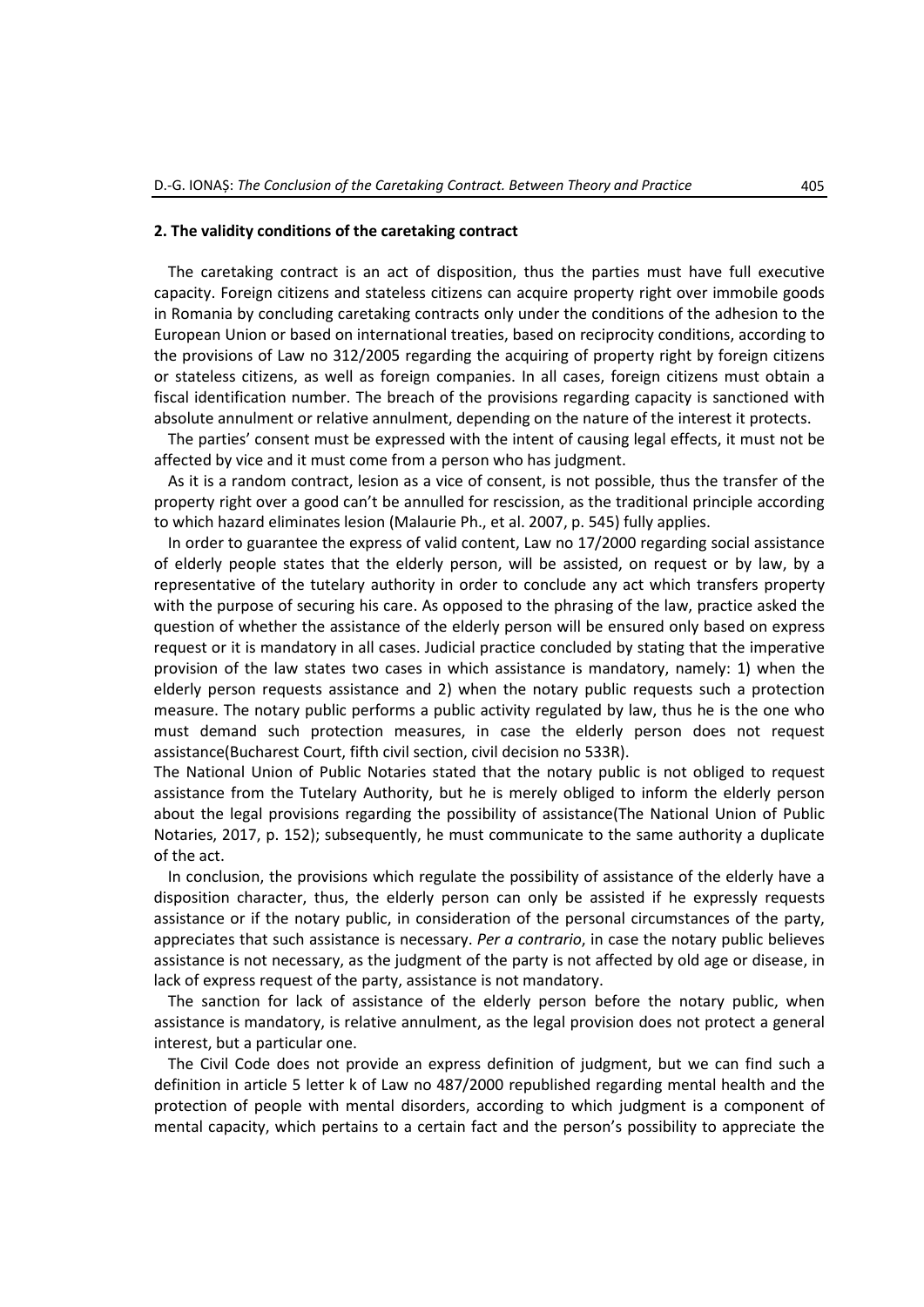content and consequences of that fact. The condition of judgment is more important in the matter of the caretaking contract because, as we have previously shown, it is a contract especially designed for elderly people. Lack of judgment is appreciated at the time the contract is concluded and is not equivalent to a vice of consent(Arrêt n° 1171 du 24 octobre 2012 (11- 20.442) - Cour de cassation - Première chambre civile - ECLI:FR:CCASS:2012:C101171) as the person without consent does not have the possibility to form a representation of reality. Lack of judgment is sanctioned with relative annulment and must be proven by the person who invokes it. As it is a matter of fact, lack of judgment can be proven by any means available.

As it is a contract which must be concluded *ad validitatem* in authentic form, the doubt of the notary public regarding the judgment of the creditor of the caretaking obligation is a reason to reject the request for authentication of the act, based on article 86 of Law no 36/19954 of public notaries and notary activity. However, when the notary public is in doubt in regard to the judgment of the party, he will request a psychiatric certificate. This certificate is valid for 30 days from the time the person was examined by the commission.

The object of the debtor's performance is the caretaking. According to article 2257 of the Civil Code, the debtor is especially required to provide the creditor with food, clothing, shoes, housekeeping and the use of a suitable house. Caretaking also entails the necessary expenses and care in case of sickness. In case caretaking is of a temporary character or in case the debtor dies within the duration of the caretaking contract, the notary public is held to determine the content of the caretaking obligation, the means and place of execution of this obligation.

The content of the debtor's obligation, which is always executed in equivalent, is the fact that particularizes the caretaking contract as opposed to the temporary maintenance contract.

The value of the caretaking, on the other hand, differentiates the caretaking contract from the sale contract. Thus, according to the provisions of article 2257 first alignment of the Civil Code, the debtor of the caretaking obligation owes the creditor performances which are equitably established, by considering the value of the capital and the previous social condition of the creditor. Thus, when the value of the good which is transferred in exchange for the caretaking is significantly larger than the value of the caretaking, the caretaking is nothing more than means of payment, thus the contract is deprived of its random character, becoming a sale which is susceptible to annulment for lesion(Malaurie Ph., Aynes L., ș.a., 2007, p. 545).

When the contract is of onerous character, the object of the creditor's performance is the transfer of the property right or another real right. The clause by which the creditor of the caretaking is forced to perform services is considered unwritten.

The cause is subject to common law rules, thus it must exist, and it must be licit and moral. The existence of a valid cause is presumed by law. By exception from this rule, articles 2246- 2247 of the Civil Code, which are also applied to the caretaking contract as stated by article 2256 of the Civil Code, absolutely presume the lack of cause. Thus, we can observe that the lawmaker sanctions the caretaking contract which entails an obligation to care for a person which was deceased at the time the contract was concluded with absolute annulment; in the following article, by neglect or with intent, the lawmaker states that the contract by which an onerous caretaking contract was concluded for the duration of a person's life and that person suffered, at the time the contract was concluded, from an illness which caused his death within 30 days from the time the contract was concluded, is deprived of its effects; civil law does not expressly regulate such an ineffectiveness cause.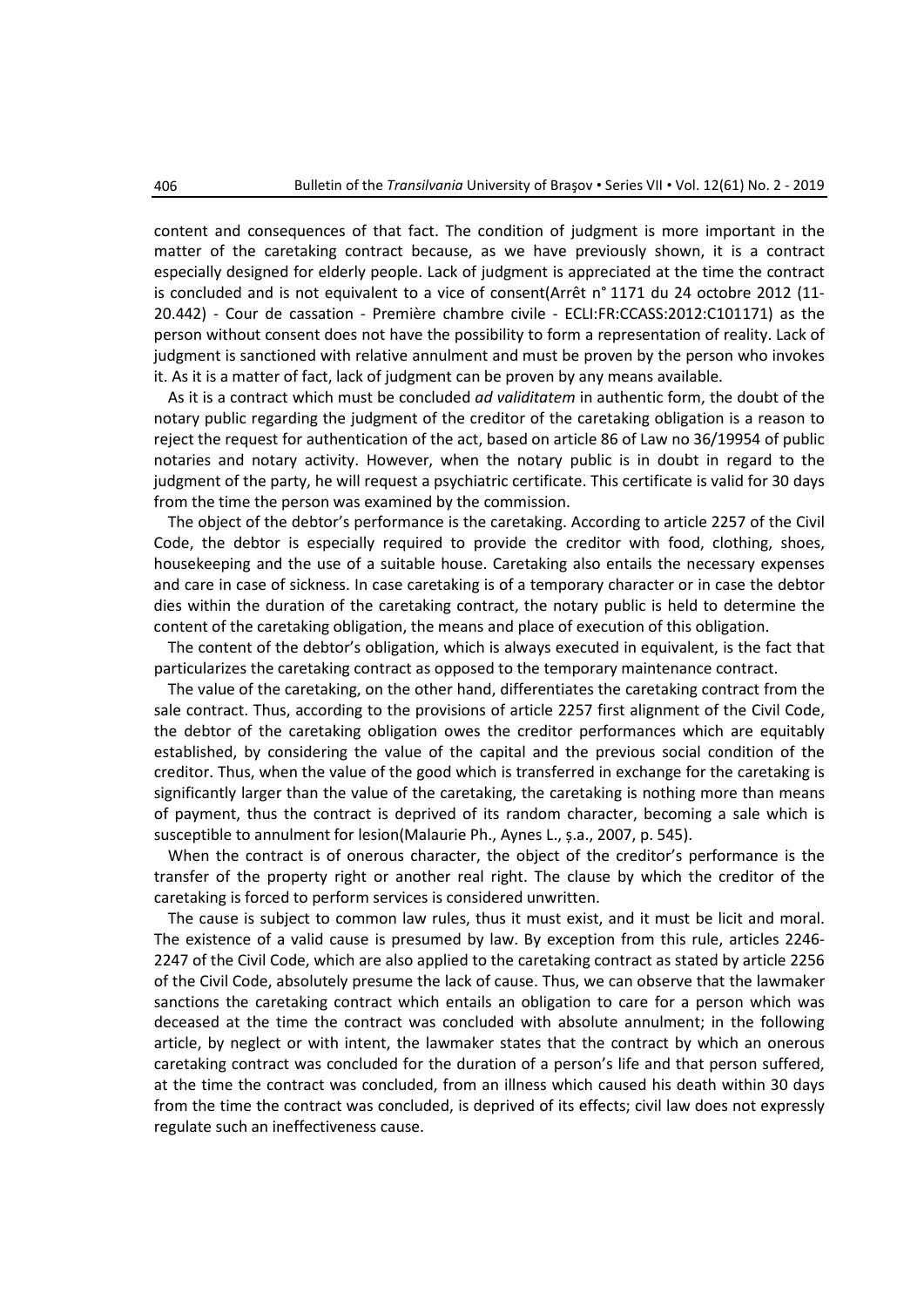The 30 day term is counted form the time the contract is signed and authenticated. This provision is taken from French law (articles 1974-1975 of the French Civil Code, according to which "*Tout contrat de rente viagère, créé sur la tête d'une personne qui était morte au jour du contrat, ne produit aucun effet. Il en est de même du contrat par lequel la rente a été créée sur la tête d'une personne atteinte de la maladie dont elle est décédée dans les vingt jours de la date du contrat*."), but we believe that the sanction should be annulment, considering the phrasing of the text, namely "it does not cause any effect either". The reason for such a provision is rather simple: as the random element is of the essence of the caretaking contract, the lack of this element can only lead to absolute annulment, by rule of common law, as the win or lose chances for both parties are annulled.

However, we must emphasize that, in the hypothesis stated in article 2247 of the Civil Code, the caretaking contract will not cause effects because of the intervention of a circumstance which is subsequent to the conclusion of the contract, while annulment is the civil sanction which pertains to the act which disregards the validity conditions, as appreciated at the time it was concluded.

In both hypotheses stated by law, the sanction is the retroactive resolution of the act with the consequence of reinstating the parties in their previous situation. The good faith of the debtor is not relevant in regard to the consequences of the annulled act. By exception, in case there are several creditors, the contract is maintained as a consequence of active indivisibility, as the random element still exists.

Also in relation to the cause of the caretaking contract, based on article 9 of Law no 36/1995, the notary public is obliged to check if the act that the parties wish to conclude is not contrary to imperative regulations and their purpose is not to defraud imperative legal provisions, such as legal successor devolution.

We consider the provisions or article 1091 fourth alignment of the Civil Code, according to which, until proven otherwise, the onerous transfer of a property right to a descendent or privileged ascendant or the surviving spouse is presumed to be a donation if the transfer was achieved with a temporary caretaking clause or in exchange of a lifelong caretaking obligation.

This presumption operates only in favor of descendants, privileged ascendants and the surviving spouse of the defunct, if they did not consent to the transfer of right. For example, there are situations in which the parties, by the conclusion of a caretaking contract, wish to transfer the property right over a certain good to family members (ascendant, descendent or surviving spouse), thus, when the creditor of the caretaking obligation dies, that certain good does not become part of the successor mass. The purpose of the caretaking contract is the removal of the good form the successor mass, thus preventing the transfer of property right to all heirs of the creditor of the caretaking obligation, according to the rules of legal inheritance.

In these situations, the intervention of the notary public is extremely important, as his role is not only to draft the contract, but also to clarify the real relations between the parties and the purpose they aim to achieve, thus pointing their attention to the donation presumption stated in article 1091 fourth alignment of the Civil Code, a donation which is subject to reduction by request, namely it provides suspicion in regard to the usefulness of concluding such an act with the purpose of removing a good from the successor mass in order to prevent certain categories of heirs to inherit the property right over that good.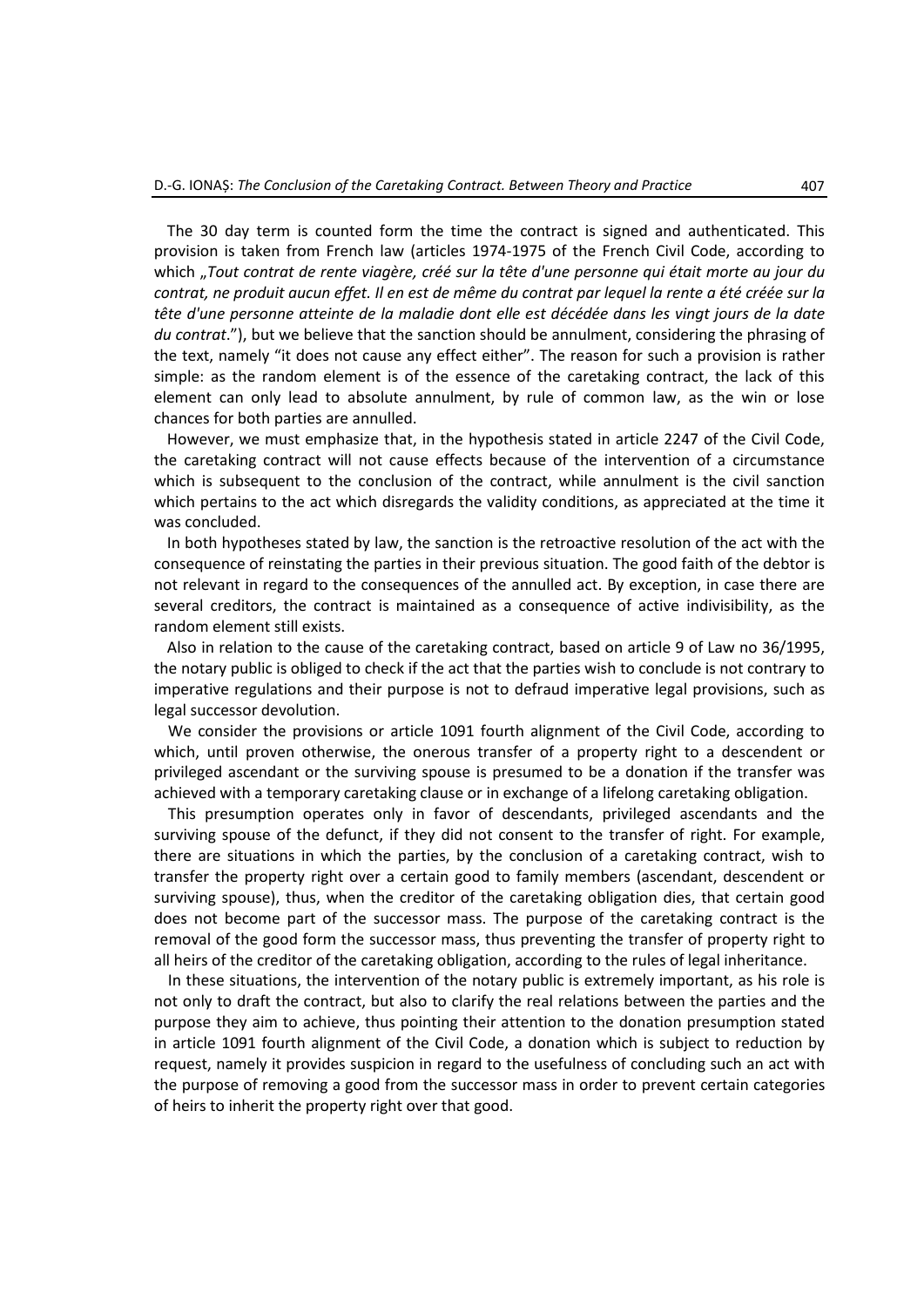### **3. The formal conditions of the caretaking contract**

In regard to the form of the caretaking contract, by exception from the reciprocity principle regulated in the matter of civil acts, the caretaking contract must *ad valididatem* be concluded in solemn form. This is a means of protecting the consent of the person who is obliged, thus determining him to reflect on the act and its legal consequences before expressing his will.

The solemn form is not confused with the authentic form. According to article 257 of the new Civil Code, the authentic document is that document drafted by the public officer, the notary public or another competent officer within the limits and duties stated by law. Thus, in the light of the provisions of the new Civil Code, the authentic document is the one drafted by the person who holds the special quality required by law, is competent and performs the act by respecting the limits stated by law.

In case of the caretaking contract, there is an overlap between the solemn form and the authentic form, which is not seen in case of other legal acts, such as the will.

The competence to authenticate the act belongs to the Romanian notary public.

As it is subject to strict formalism, the disregard for the form required by law is sanctioned with absolute annulment, which follows the common law regime, thus it can be invoked by any interested party, at any time and it can't be confirmed.

The legal act concluded by the parties under private signature in the form of a caretaking contract has the nature of a bilateral sale promise which does not result in the transfer of the property right, as it merely generates a debt for the debtor of the caretaking performance ("In order to have a court decision which replaces an authentic act, some conditions must be fulfilled in regard to the person who makes the sale: there has to be an unjustified refusal to draft de act, the person must not be at fault for failing to show up at the time the act was supposed to be signed, there is no objective circumstance which might prevent the seller from concluding the act and there is no possibility to unilaterally resolute the contract. Also, in accordance with the new Civil Code, certain special conditions must be met: the pre contract must respect the provisions of law 287/2009; the conditions of articles 3, 4 and 9 of law no 17/2014; the immobile good which is subject of the pre contract must be registered with financial authorities and the cadastral register, the pre contract must be concluded in authentic form. This latter condition is required by the provisions of article VII5 point 3 which modifies law 7/1996, by stating that: "the promise to conclude a contract regarding the property right over an immobile good or another real right in relation to this and the acts of unification or separation of immobile goods registered in the cadastral register are concluded in authentic form, under the sanction of absolute annulment" – see Dambovita Court civil decision no 537/R/28.11.2014 available at <https://idrept.ro/DocumentView.aspx?DocumentId=78742726> accessed 27.01.2018).

#### **4. The caretaking contract and the right to legal mortgage**

In case, in exchange for the caretaking, the creditor transfers to the debtor the property right over an immobile good, the formalities of cadastral publicity are required, as real rights are acquired only by registration in the cadastral register. At the same time with the registration of the property right in the name of debtor, the legal mortgage of the creditor over the immobile which was sold for the payment for the performed care is registered; the property right of the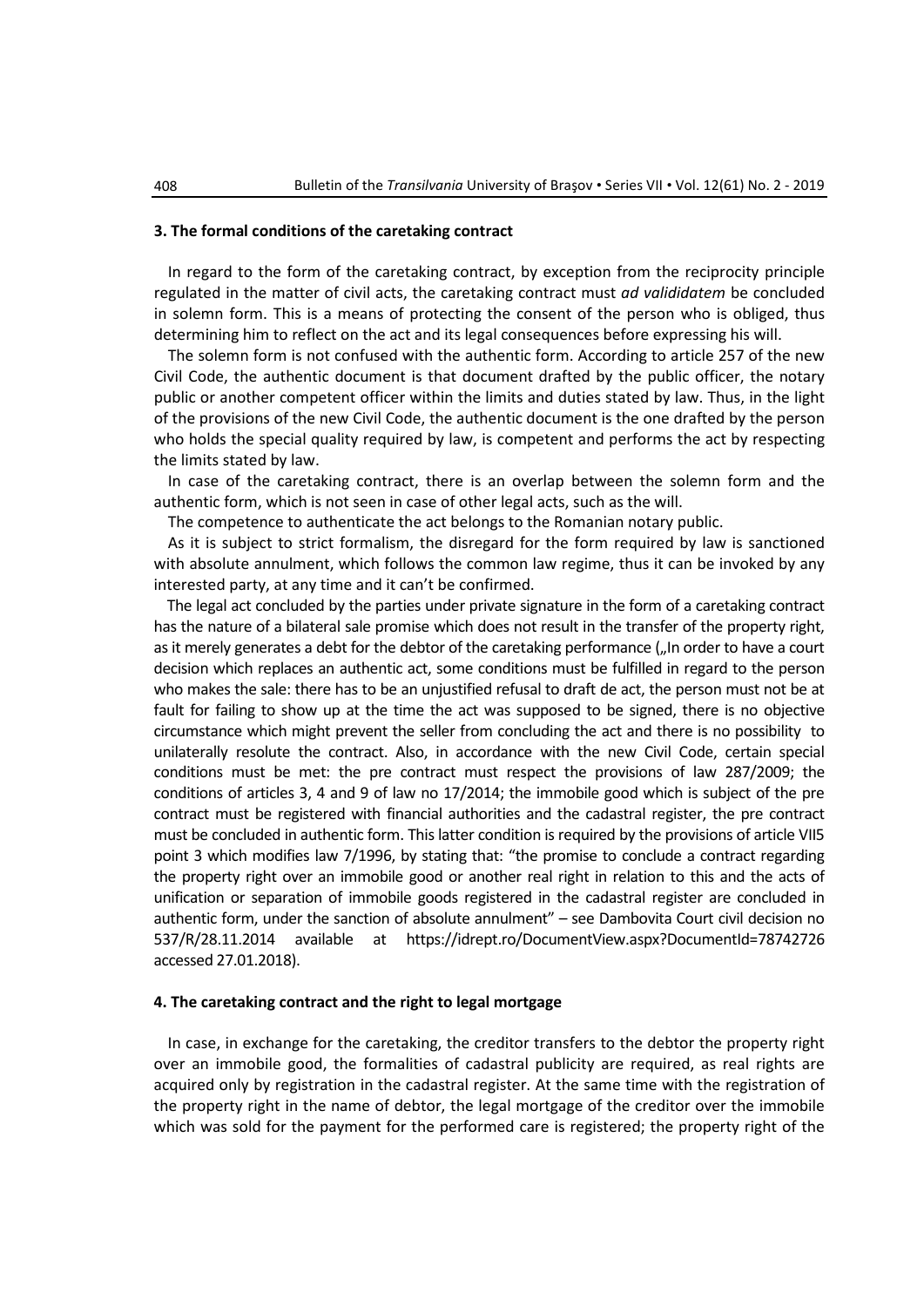debtor of the caretaking will only be registered in the cadastral register along with this mortgage.

This is one of the cases of legal mortgage, thus if the creditor renounces the registration of the right to legal mortgage at the time the caretaking contract is concluded, the request to register the property right which was acquired will be rejected (Pop, L., et al., 2015, p. 613-614).

We ask the question if, as opposed to the phrasing of article 2386 first alignment point 4, it is possible to subsequently renounce the registration of the legal mortgage right in favor of the creditor of the caretaking obligation.

In expressing a point of view we must consider the reason for such a provision, namely that of protecting the interests of the creditor of the caretaking who, after the property right is transferred, finds himself in the situation of not being able to receive the owed care and is unable to execute the insolvable debtor.

On the other hand, it is not equitable for the good faith debtor, who performs the contractual obligation diligently, to be deprived of the right to freely own the good whose property he acquired by the conclusion of the caretaking contract. We consider the hypothesis of the debtor who, for example, can't borrow money from a bank because the immobile good used to guarantee the loan is mortgaged.

In phrasing a point of view, we must start from the premise that, by concluding the caretaking contract, the debtor of the caretaking obligation becomes the holder of the property right of the good. Property right is an absolute right, exclusive and permanent. As it is a real right, it provides its holder with the right to directly and solely exercise his right, without intervention from other people, along with all prerogatives over the good. The owner is free to perform all material and legal acts which are not expressly forbidden. The freedom of these acts is the rule and the restrictions are exceptions.

Only the lawmaker can limit the exercise of the prerogatives of the property right and when he does, he must ensure just equilibrium between the preservation of the owner's interests and the consideration of the general interest (Bârsan C., 2015, p. 48).

Since it is an absolute and exclusive right, the property right provides its holder with the freedom to perform any act in regard to the good. In order to limit the exercise of the property right of the debtor of the caretaking contract, two conditions must be fulfilled:

- there has to be a special provision in this regard;

- the restriction of the exercise of property law must ensure balance between the interests of the debtor and those of the creditor.

Article 37 point 6 of Law no 7/1996 regarding cadastre and immobile publicity states that, in all cases when the law grants immobile privilege or a legal mortgage in order to guarantee a right, these will be registered in the cadastral register by law, *except for the situation in which the parties expressly forgo this benefit;* the registration of this privilege or the legal mortgage is usually the document which proves property. Law no 7/1996 provides the creditor with the possibility to forgo the benefit of registration, without distinguishing between the cases of legal mortgage. As a consequence, there is no special legal provision which states the creditor is unable to forgo the benefit of registering the legal mortgage.

It would also be inequitable to limit the full exercise of the debtor's property right for a simple possibility of non execution of contractual obligation. Thus, in case the caretaking obligation is not performed diligently, nothing prevents the creditor from requesting the dissolution of the